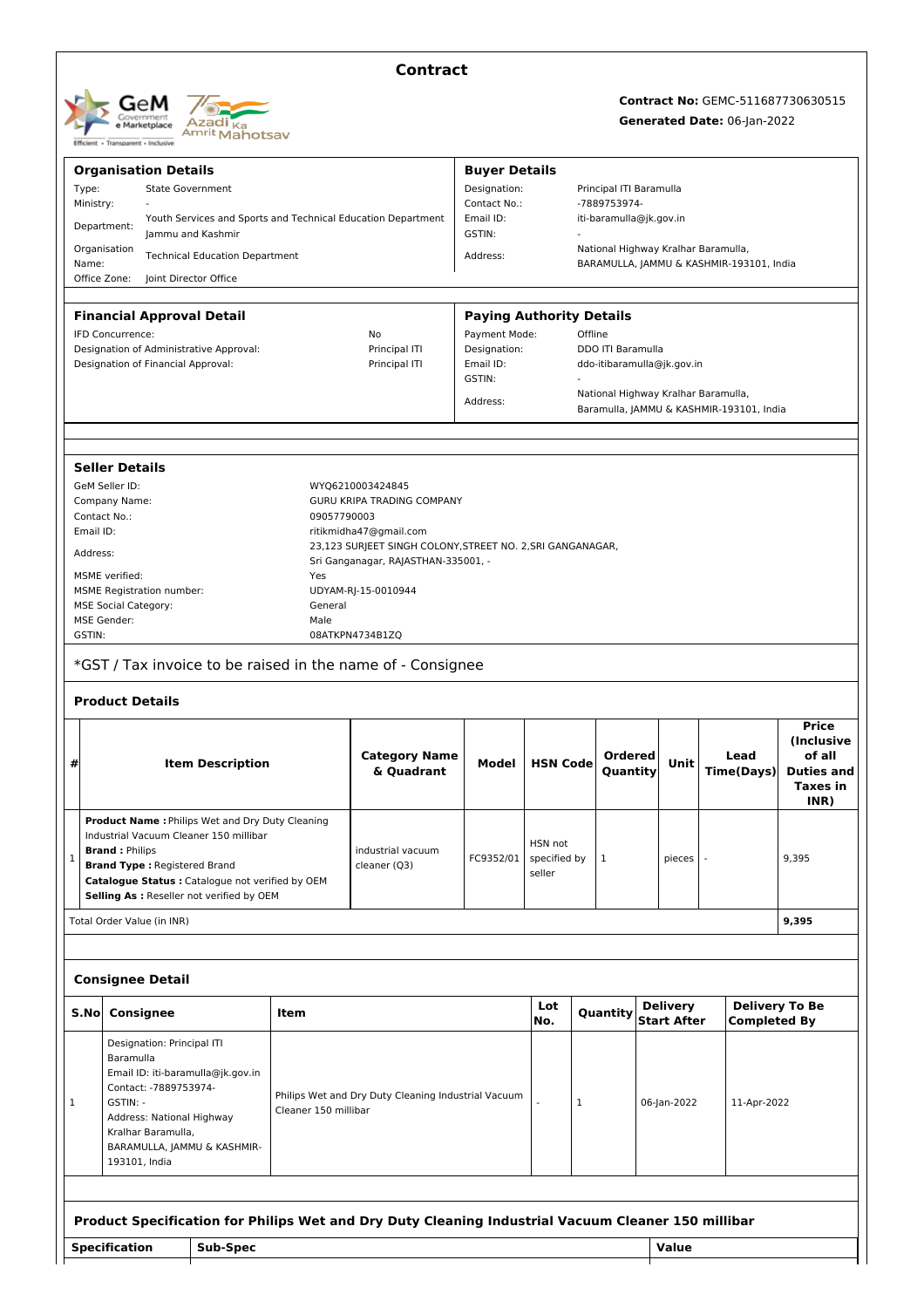|                                 | Filter Dust class as per EN 779:2012 Classification                                                           | G4                                             |  |  |  |
|---------------------------------|---------------------------------------------------------------------------------------------------------------|------------------------------------------------|--|--|--|
| <b>FILTER</b>                   | Filter Area(square meter)                                                                                     | $\mathbf 1$                                    |  |  |  |
|                                 | Filter clean operation                                                                                        | Manual                                         |  |  |  |
|                                 | Vacuume level                                                                                                 | 150                                            |  |  |  |
|                                 | Airflow rate (Itrs/Sec)                                                                                       | 44                                             |  |  |  |
|                                 | Suction Hose length                                                                                           | $\overline{4}$                                 |  |  |  |
| PERFORMANCE                     | Floor Nozzle size                                                                                             | 150                                            |  |  |  |
|                                 | Power Supply                                                                                                  | 230 + 10 % VAC, Single Phase, 50 +/- 2<br>% HZ |  |  |  |
|                                 | Rated input power during operation                                                                            | $\overline{2}$                                 |  |  |  |
|                                 | Power Cord Length                                                                                             | 10                                             |  |  |  |
|                                 | Number of Motors                                                                                              | $\mathbf 1$                                    |  |  |  |
| <b>MOTOR</b>                    | Power of Each Motors                                                                                          | 45                                             |  |  |  |
|                                 | <b>RPM</b>                                                                                                    | 345                                            |  |  |  |
|                                 | Types of Cleaning operation                                                                                   | Wet and Dry Duty Cleaning                      |  |  |  |
|                                 | Provision Pneumatic Tool Running Automatically With Vacuum                                                    | No                                             |  |  |  |
|                                 | Pneumatic tools Running Power                                                                                 | 564                                            |  |  |  |
| <b>FEATURES</b>                 | Provision Power Tool Running Automatically with Vacuum                                                        | Yes                                            |  |  |  |
|                                 | Trouble free wet and dry pickup without having to stop to change filters dry mode to wet mode                 | No                                             |  |  |  |
|                                 | Storage facility and integrated accessories holder for tools                                                  | No                                             |  |  |  |
|                                 | Start and Stop auto switch on/off power tool                                                                  | No                                             |  |  |  |
|                                 | Integral auto on-off System for pneumatic and electric tools                                                  | No                                             |  |  |  |
|                                 | Overall Dimension (LXWXH)                                                                                     | 51X60X95                                       |  |  |  |
|                                 | Net Weight                                                                                                    | 10                                             |  |  |  |
| <b>General Details</b>          | Material Of the Body & Container                                                                              | Aluminum Die Cast Powder Coated                |  |  |  |
|                                 | <b>Container Capacity</b>                                                                                     | 5                                              |  |  |  |
|                                 | Material of Flexible Hose                                                                                     | Polypropylene                                  |  |  |  |
|                                 | Noise Level                                                                                                   | 4                                              |  |  |  |
|                                 | <b>Highest operating Temperature</b>                                                                          | 40                                             |  |  |  |
| OPERATING<br><b>ENVIRONMENT</b> | Lowest Temperature Range (Degree celsius)                                                                     | $\pmb{0}$                                      |  |  |  |
|                                 | Usuability under Different weather condition                                                                  | <b>Desert Condition</b>                        |  |  |  |
|                                 | <b>Weather Proof Switches</b>                                                                                 | Yes                                            |  |  |  |
| <b>ADDITIONAL FEATURES</b>      | <b>Overload Protection</b>                                                                                    | No                                             |  |  |  |
|                                 | Spring Loaded Brushes                                                                                         | No                                             |  |  |  |
|                                 | Other Features                                                                                                | w n d in same tank                             |  |  |  |
| WARRANTY                        | Warranty                                                                                                      | $\mathbf 1$                                    |  |  |  |
| <b>ACCESSORIES</b>              | Packing list                                                                                                  | FITMENTS AND CABLE                             |  |  |  |
|                                 | Availability of Test Report from Central Govt/NABL/ILAC acredited lab to prove confirmity to<br>specification | No                                             |  |  |  |
| CERTIFICATION                   | Test Report No and Date                                                                                       | <b>NA</b>                                      |  |  |  |
|                                 | Name and Address of the Lab                                                                                   | <b>NA</b>                                      |  |  |  |
|                                 |                                                                                                               |                                                |  |  |  |

**Note:** Seller has given an undertaking that it has made arrangements for getting the stores from an authorized distributor / dealer / channel partner of the OEM of the offered product. At the time of delivery of goods, Seller will provide necessary chain documents (in the form of GST Invoice) to prove that the supplied goods are genuine and are being sourced from an authorized distributor / dealer / channel partner of the OEM. In case of any complaint about genuineness of the supplied products, Seller shall be responsible for providing genuine replacement supplies.